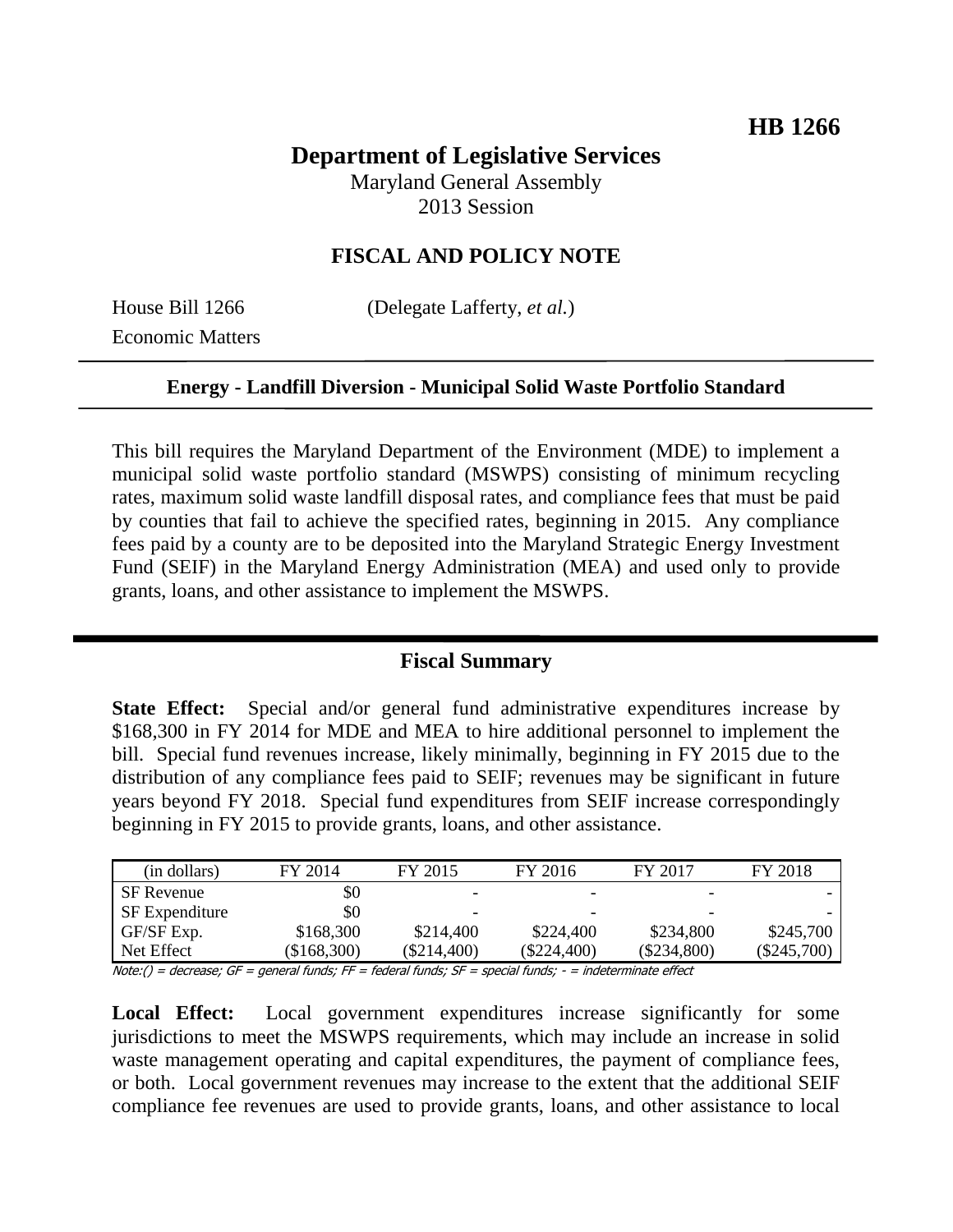jurisdictions. Local revenues may also decrease for jurisdictions that own landfills. **This bill imposes a mandate on a unit of local government.**

**Small Business Effect:** Meaningful.

# **Analysis**

### **Bill Summary:**

### *County Compliance with the Municipal Solid Waste Portfolio Standard*

Each county must submit a report to MDE each year in a form and by a date specified by MDE that demonstrates that the county has complied with the applicable MSWPS. If a county fails to comply with the MSWPS for the applicable year, the county must pay into the fund a compliance fee that is based on the shortfall in achieving the required minimum amount of recycling or the required maximum amount of unprocessed mixed municipal solid waste disposed of in a landfill. The fee is to be adjusted annually by the consumer price index (CPI). **Exhibit 1** shows the required minimum recycling rate, maximum landfill disposal rate, and applicable compliance fee for each calendar year.

### *Strategic Energy Investment Fund*

The bill alters the composition of SEIF to include compliance fees paid by counties under the bill, and requires MEA to provide grants, loans, and other assistance to implement the MSWPS. The bill also alters the stated purpose of the Strategic Energy Investment Program to include decreasing the energy demand *for raw materials*. Finally, the bill requires MEA, beginning in 2016, to include in its annual SEIF report, the programs, projects, and activities supported by compliance fees as well as the energy saved and produced as a result of the MSWPS.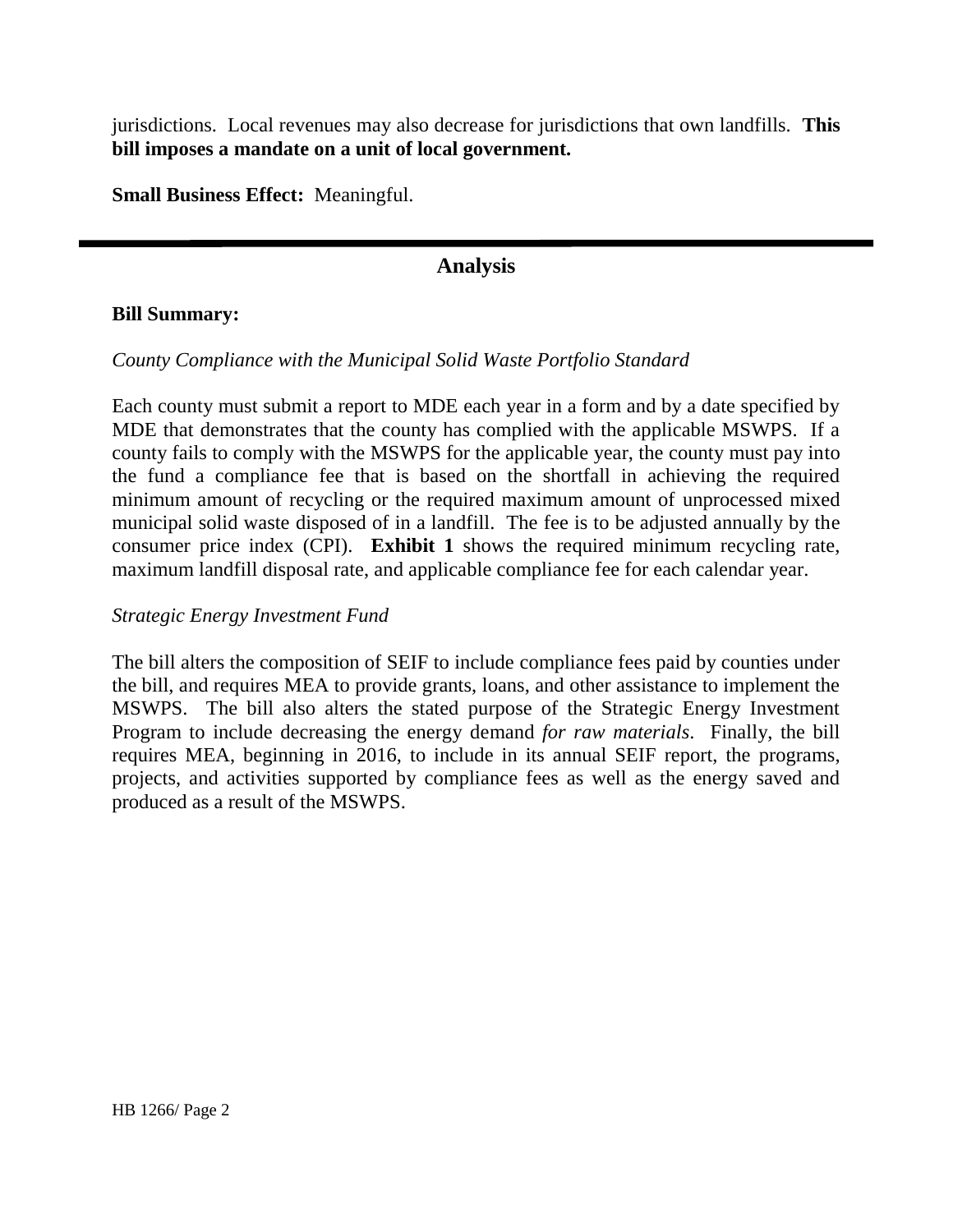| Year           | <b>Recycling Rate</b><br>(%) | <b>Landfill Rate</b><br>$\frac{(\%)}{(\%)}$ | <b>Compliance Fee</b><br>(\$ per ton) |
|----------------|------------------------------|---------------------------------------------|---------------------------------------|
| 2015           | 20                           | 80                                          | 1                                     |
| 2016           | 22                           | 75                                          | 1                                     |
| 2017           | 24                           | 70                                          | 2                                     |
| 2018           | 26                           | 65                                          | $\overline{2}$                        |
| 2019           | 28                           | 60                                          | $\overline{4}$                        |
| 2020           | 30                           | 55                                          | 4                                     |
| 2021           | 32                           | 50                                          | 4                                     |
| 2022           | 34                           | 45                                          | 4                                     |
| 2023           | 36                           | 40                                          | 8                                     |
| 2024           | 38                           | 35                                          | 8                                     |
| 2025           | 40                           | 30                                          | 8                                     |
| 2026           | 42                           | 25                                          | 16                                    |
| 2027           | 44                           | 20                                          | 16                                    |
| 2028           | 46                           | 15                                          | 16                                    |
| 2029           | 48                           | 10                                          | 20                                    |
| 2030           | 50                           | 5                                           | 25                                    |
| 2031 and later | 50                           | $\overline{0}$                              | 25                                    |

**Exhibit 1**

**Municipal Solid Waste Portfolio Standard Requirements and Compliance Fees**

Source: Department of Legislative Services

# *Duties and Responsibilities of MDE and MEA*

MDE must implement and manage the MSWPS. By January 1, 2015, MDE must designate an individual to be responsible for the oversight of compliance with the requirements of the MSWPS. The individual must (1) develop a municipal solid waste program to ensure counties comply with the MSWPS; (2) provide education and outreach to promote compliance; (3) make policy recommendations to MDE and the counties regarding improving the State's integrated municipal solid waste management system; and (4) make recommendations to MEA for programs, projects, and activities that may be supported through the use of grants, loans, and other assistance from SEIF.

By February 1 of each year, MDE must report to MEA, the Public Service Commission, and the General Assembly on the status of the implementation of the bill's requirements, including the amount of compliance fees paid and the programs, projects, and activities supported through the use of grants, loans, and other assistance from SEIF.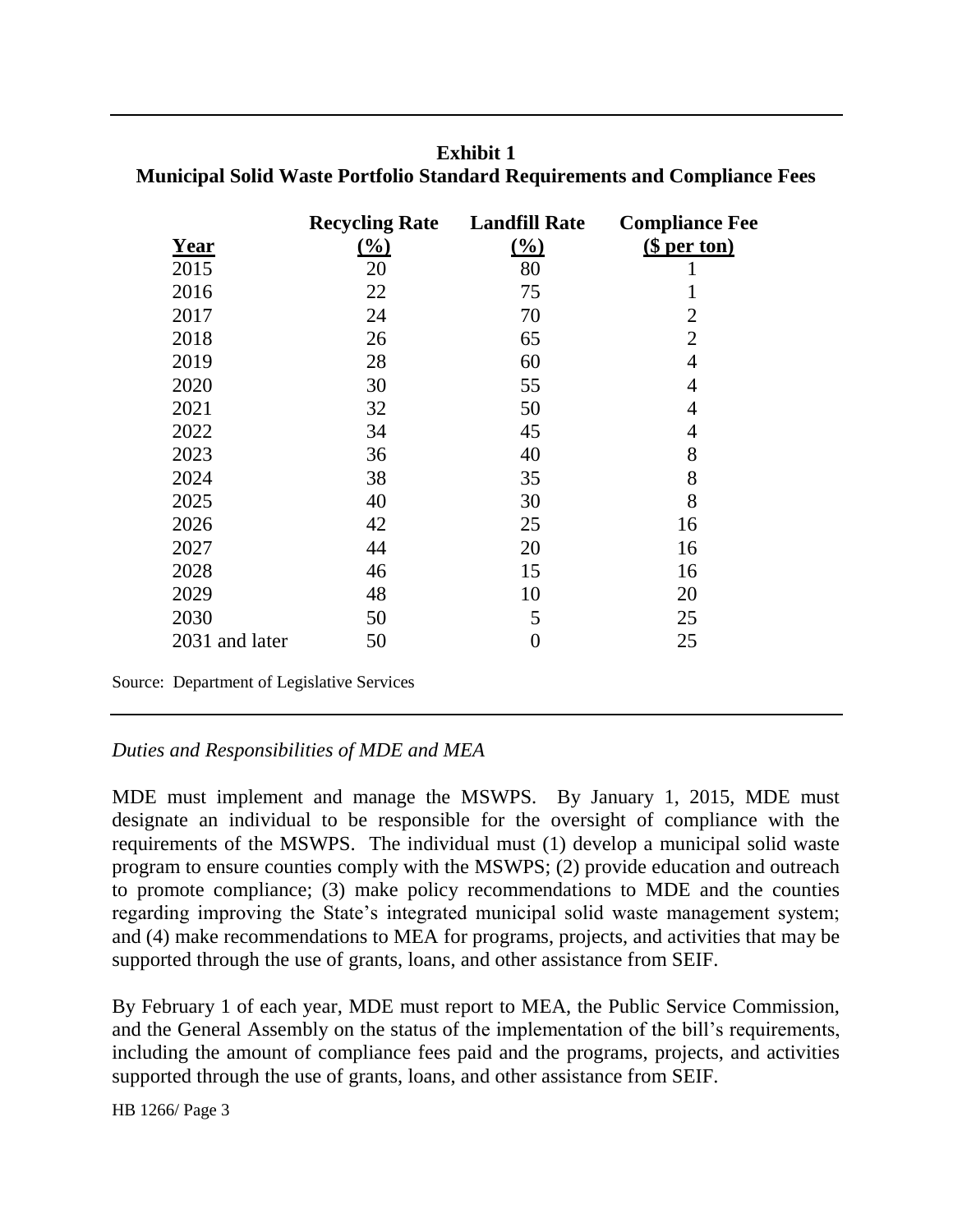The bill provides MDE with the authority to implement the bill, including investigating and examining each county to determine compliance with the MSWPS. MDE must adopt regulations to implement the bill.

# *Definitions*

"Unprocessed mixed municipal solid waste" is defined as municipal solid waste or municipal solid waste components that have not been processed through recycling, energy recovery, anaerobic digestion, production and use of refuse-derived fuel, composting, or any combination of these processes so that the total weight of the waste remaining that must be disposed of in a mixed municipal solid waste disposal facility is no more than 35% of the weight before processing, on an annual average.

"Municipal solid waste" is defined as solid waste that originates from households, private residences, schools, institutions, businesses, or commercial enterprises or as the result of community activities; "solid waste" is defined in current State regulations as discarded materials that are not specifically excluded or granted a variance by other specified regulations.

"Energy recovery" is defined as a process in which solid waste produces a valuable energy resource, including steam, electricity, gas, or refuse-derived fuel, and achieves a volume reduction of at least 65% of its solid waste stream.

"Recycling" is defined as the waste diversion rate currently calculated by MDE; the waste diversion rate is equal to the recycling rate and a source reduction credit, which is granted in recognition of waste or pollution prevention activities that eliminate waste before it is created.

# *Statements of the General Assembly's Findings and Intent*

The bill states that it is the intent of the General Assembly to protect the State's environment, natural resources, and the public health by improving municipal solid waste management to serve the following purposes:

- reducing the amount of municipal solid waste disposed of in landfills;
- increasing recycling, composting, and anaerobic digestion of municipal solid waste components;
- increasing the recovery of energy from municipal solid waste;
- providing a clear and achievable standard for municipal solid waste management across the State's counties; and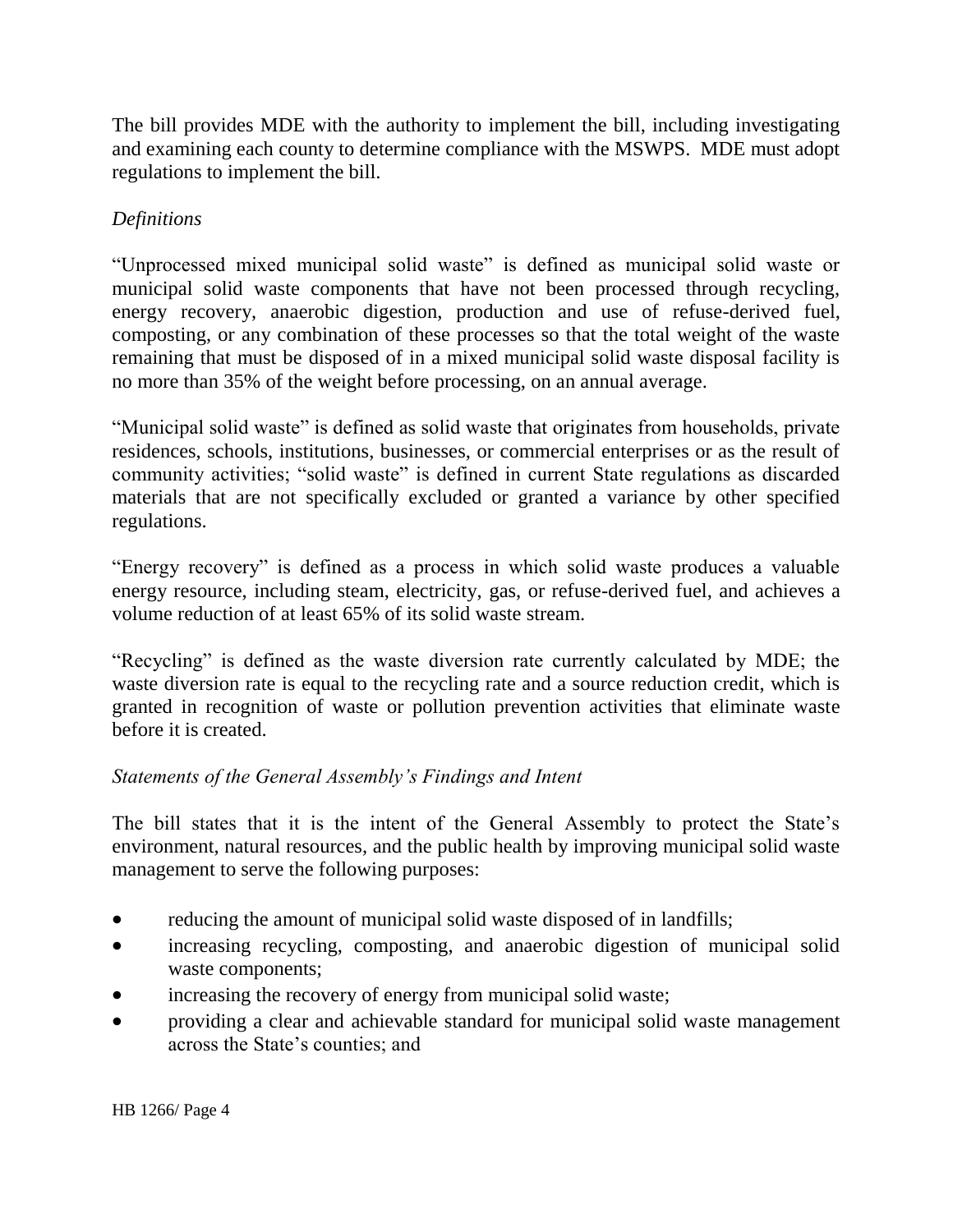encouraging an orderly and deliberate development of municipal solid waste management facilities that recycle, compost, and anaerobically digest municipal solid waste components and recover energy from municipal solid waste.

The bill also states that the General Assembly finds that:

- a municipal solid waste management goal that fosters an integrated municipal solid waste management system in a manner appropriate to the characteristics of the waste stream and utilizes municipal solid waste as an energy resource will protect the State's environment, natural resources, and public health;
- the U.S. Environmental Protection Agency has found that the landfilling of solid waste either loses energy or, when equipped with energy recovery, produces less than 0.5 million British Thermal Units (MMBtu) per ton of mixed recyclables depending on the landfill system, while recycling saves approximately 16 MMBtu per ton of mixed recyclables, and energy recovery produces nearly 7 MMBtu per ton of mixed recyclables; and
- the following municipal solid waste management practices are listed in order of preference: (1) waste reduction and reuse; (2) recycling and anaerobic digestion; (3) composting; (4) energy recovery; (5) landfilling with methane gas or with a methane collection system; and (6) landfilling without methane collection.

# **Current Law/Background:**

# *Recycling in Maryland*

MDE promotes and encourages waste diversion across the State. Waste diversion combines both recycling and source-reduction activities. The Maryland Recycling Act, as amended by Chapter 692 of 2012 (HB 929), requires all counties and Baltimore City to recycle 20% or 35% of their waste generated, depending on population. Additionally, Chapter 692 established a new statewide recycling rate goal of 55% and a waste diversion rate goal of 60% by 2020.

Counties have flexibility to determine the best way to reach the required recycling rates. The county recycling plan, revised on a triennial basis, must address specified issues such as the feasibility of composting mixed solid waste, methods for the separate collection and composting of yard waste, and methods of financing county recycling efforts, among other issues. Chapters 264 and 265 of 2009 (SB 473/HB 1290) added to this list a strategy for collecting, processing, marketing, and disposing of recyclable materials from county public schools, and Chapter 430 of 2010 (HB 685) added to this list a strategy for the collection and recycling of fluorescent lights containing mercury.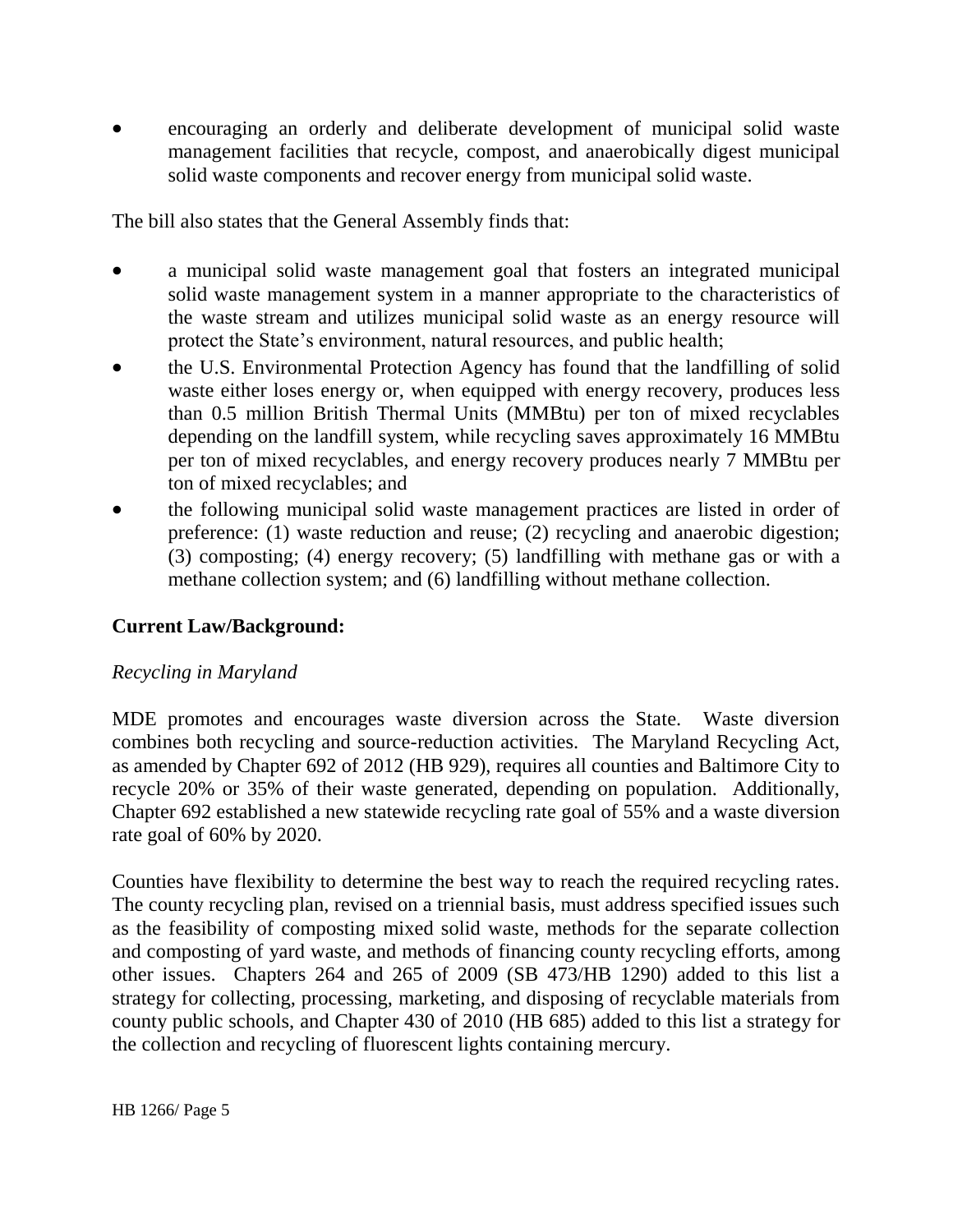Chapters 191 and 192 of 2012 (SB 208/HB 1) also require the property owner or manager of an apartment building or the council of unit owners of a condominium containing 10 or more units to provide for the collection and removal of recyclable materials by October 1, 2014.

The State Recycling Trust Fund within MDE is used to provide grants to counties and municipalities to support local recycling activities and now comprises primarily computer manufacturer registration fees under the State's electronic waste recycling law.

Chapters 127 and 128 of 2008 (SB 268/HB 368) created the Maryland Strategic Energy Investment Program and SEIF, to decrease energy demand and increase energy supply to promote affordable, reliable, and clean energy. SEIF is administered by MEA. Currently, the fund's primary source of revenue is proceeds from the sale of carbon dioxide (CO2) allowances under the Regional Greenhouse Gas Initiative. Money received by SEIF from the CO2 auctions is required by statute to be allocated across various energy programs, including those that support energy efficiency and conservation, electricity assistance for low-income individuals, and renewable and clean energy. The fund may also receive money as appropriated in the State budget and from alternative compliance payments paid under the State's Renewable Energy Portfolio Standard (RPS), among other sources.

### *Renewable Energy Portfolio Standard*

Maryland's RPS requires that renewable sources generate specified percentages of Maryland's electricity supply each year, increasing to 20% by 2022. Energy sources are classified as either Tier I or II, and examples of Tier I energy sources include methane from anaerobic decomposition of organic materials in a landfill or wastewater treatment plant; poultry litter-to-energy; and waste-to-energy.

#### **State Fiscal Effect:**

#### *Administrative Expenditures*

Special fund administrative expenditures increase by \$168,317 in fiscal 2014, which accounts for the bill's October 1, 2013 effective date. This estimate reflects the cost of hiring one natural resource planner and one environmental compliance specialist within MDE's Land Management Administration to investigate and evaluate county solid waste disposal practices, enforce and assist with compliance, and report to the General Assembly. The estimate also reflects the cost of hiring one program administrator within MEA to provide grants, loans, and other assistance under the bill, as recycling and waste disposal are areas not currently handled by MEA. The estimate includes salaries, fringe benefits, one-time start-up costs, and ongoing operating expenses. The fiscal 2013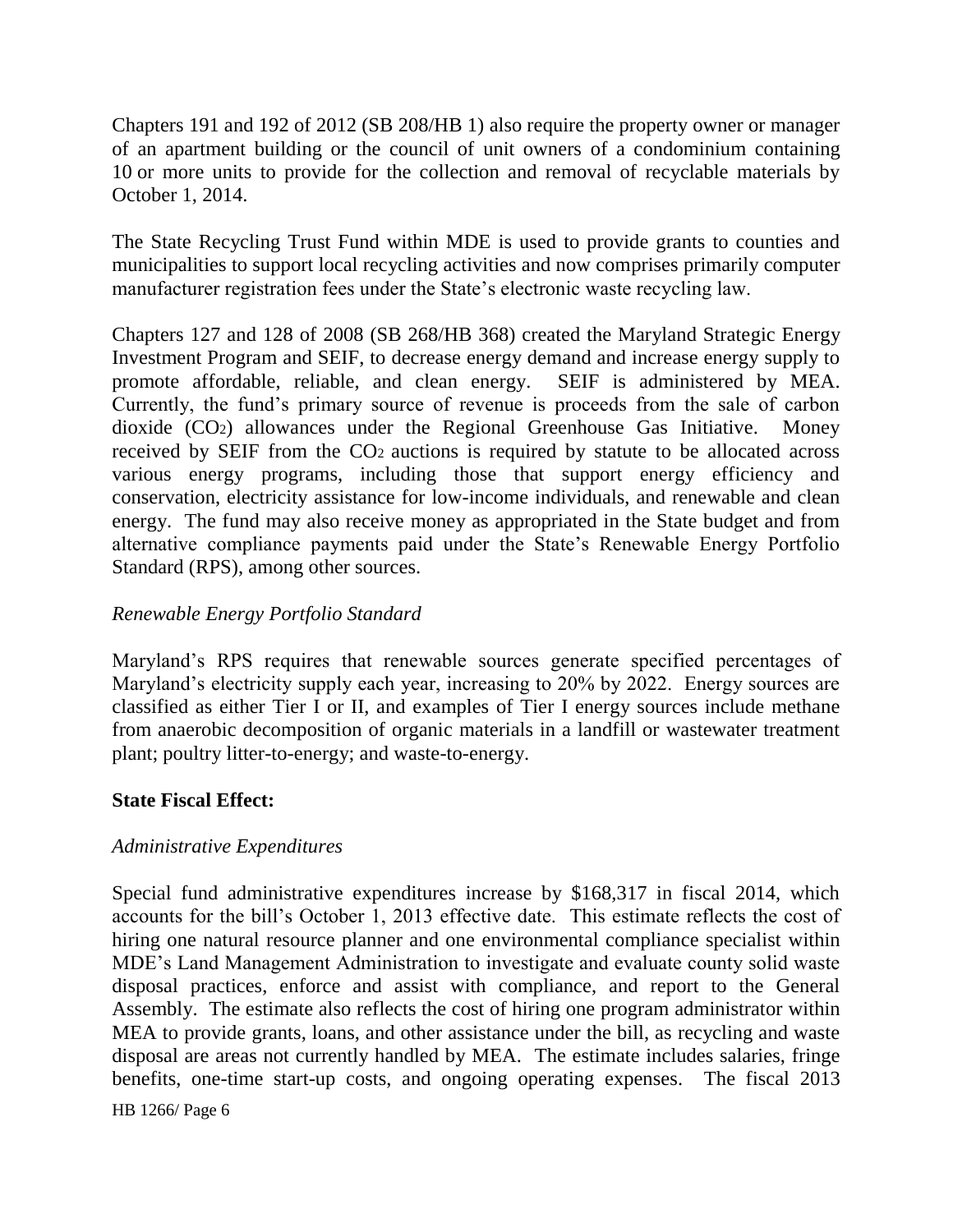ending balance for the Maryland Recycling Trust Fund is projected to be more than \$400,000 and the fiscal 2013 ending balance for SEIF is projected to be more than \$850,000; thus, this analysis assumes that sufficient special funds are available to implement the bill. However, both special funds are subject to significant annual variability and, thus, general fund expenditures increase to the extent that special funds are not available to implement the bill in any year.

| \$149,558<br>13.995<br>4,764 |
|------------------------------|
|                              |
|                              |
|                              |
|                              |
| $\mathcal{D}$                |
|                              |

Future year administrative expenditures reflect full salaries with annual increases and employee turnover as well as annual increases in ongoing operating expenses.

### *Strategic Energy Investment Fund*

Special fund revenues to SEIF may increase beginning in fiscal 2015 from the collection of compliance fees paid by counties. A reliable estimate of any increase in SEIF revenue cannot be made due to *significant uncertainty* regarding: (1) current rates of recycling and landfill disposal under the bill's definition of municipal solid waste; (2) future changes in the rates of recycling and landfill disposal under current trends; and (3) the effect of compliance payments on future solid waste management decisions by each county.

However, *for illustrative purposes only*, SEIF revenues may increase by about \$700 in fiscal 2015 and by about \$57,500 by fiscal 2018. These estimates are based on the compliance fees specified in the bill and several assumptions that are made in the absence of any reliable data, including that recycling rates and landfill disposal rates for all counties do not change in the future. Additionally, these estimates are based on the definition of municipal solid waste as used by MDE in its tracking of county waste management under the Maryland Recycling Act, because data regarding recycling and landfill disposal does not exist based on the definition of municipal solid waste used in the bill.

HB 1266/ Page 7 While SEIF revenues are likely minimal in the initial years of the MSWPS, revenues may increase significantly by 2031 and subsequent years. For example, *under the assumptions discussed above*, SEIF revenues increase by \$82.7 million in 2031. As noted above, this is based on the unlikely assumption that rates of recycling and landfill disposal do not change over time. In reality, recycling rates may increase in the future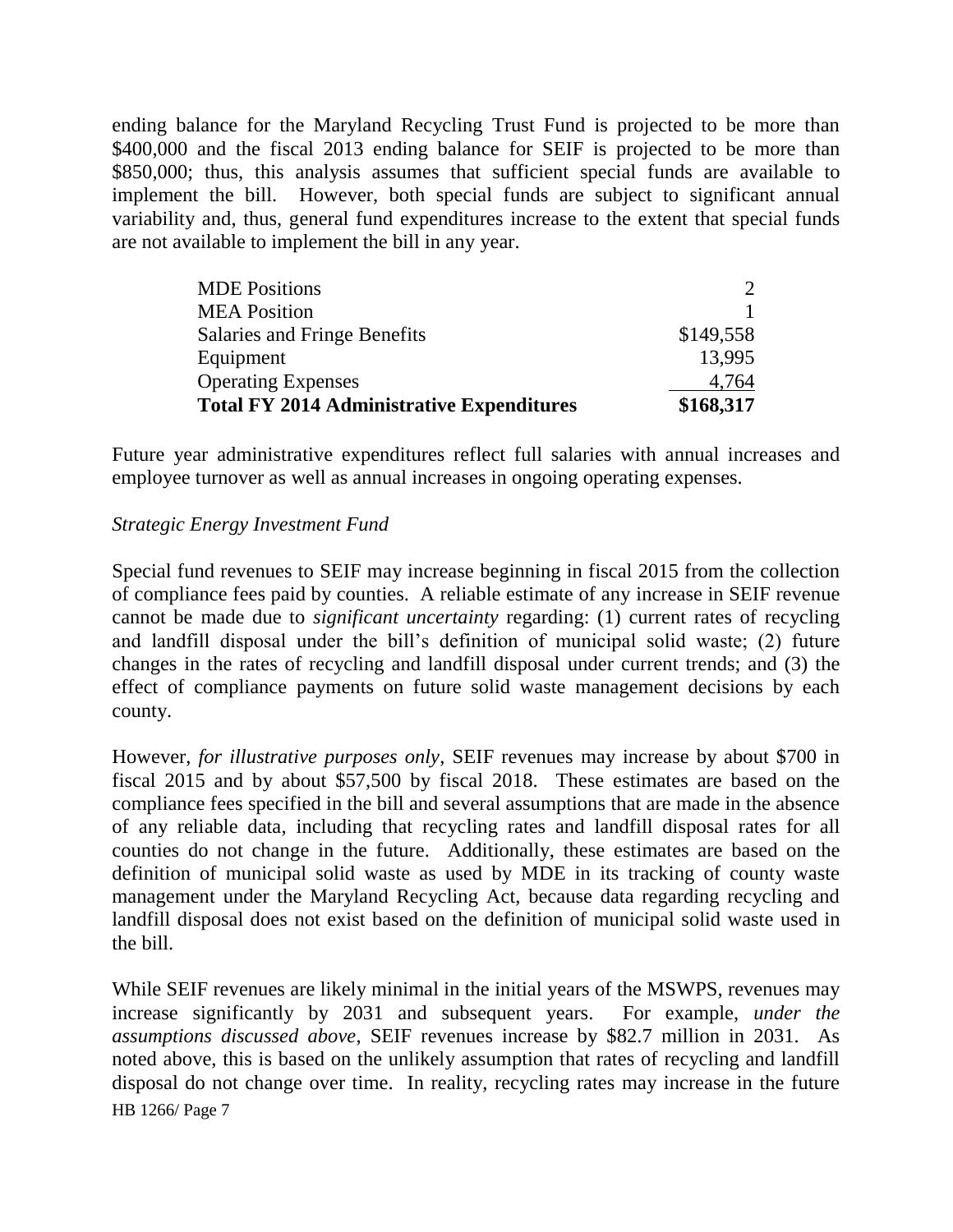and landfill disposal rates may decrease as landfill tipping fees increase from the exhaustion of existing landfill capacity in Maryland, and as transportation costs increase for landfill disposal in surrounding states. Finally, the establishment of compliance fees under the bill establishes a significant incentive for counties to enhance resources dedicated to recycling, composting, and energy recovery of solid waste.

Special fund expenditures from SEIF increase correspondingly beginning in fiscal 2015 to provide grants, loans, and other assistance, as required by the bill.

**Local Expenditures:** Local government expenditures increase significantly to pay any compliance fees, alter solid waste management practices, or both. As noted above, in the initial years of the MSWPS, most jurisdictions likely pay few, if any, compliance fees to SEIF. However, for any jurisdiction that does not currently anticipate an increase in recycling rates or a decrease in landfill disposal rates sufficient to satisfy the increasingly strict standard each year under the MSWPS, expenditures increase to invest in additional solid waste management resources or to pay the applicable compliance fees.

Less expensive means of achieving additional recycling and composting of municipal solid waste include establishing outreach and education initiatives and marketing campaigns. Solid waste management costs may also increase more significantly for some jurisdictions to expand recycling efforts, ship solid waste over longer distances, or pay for more expensive alternative methods of disposal. For example, Baltimore and Harford counties each indicate that waste management costs may increase significantly to ship and dispose of municipal solid waste currently sent to landfills to waste recovery facilities in other jurisdictions.

Additionally, capital costs may increase significantly for any jurisdiction that determines that the construction of new recycling centers, composting facilities, or waste recovery facilities (such as anaerobic digesters and waste-to-energy generators) represent the least cost means of meeting the bill's requirements. For example, Carroll County advises that if the county constructs an additional composting facility, recycling center, anaerobic digester, or waste-to-energy plant, capital costs increase by \$15 million, \$54 million, \$55 million, or \$220 million, respectively. It is unclear whether the construction of any or all of these facilities would be necessary to comply with the bill, however. For some jurisdictions, the cheapest option may be to pay the applicable compliance fees.

**Local Revenues:** Local government revenues may increase to the extent that the grants, loans, and other assistance required under the bill to be made from SEIF compliance fee revenues are distributed to local governments. The bill does not specify that such assistance be directed to local governments, or to any particular recipient. However, as the money is to be used as necessary and appropriate to implement the purposes of the